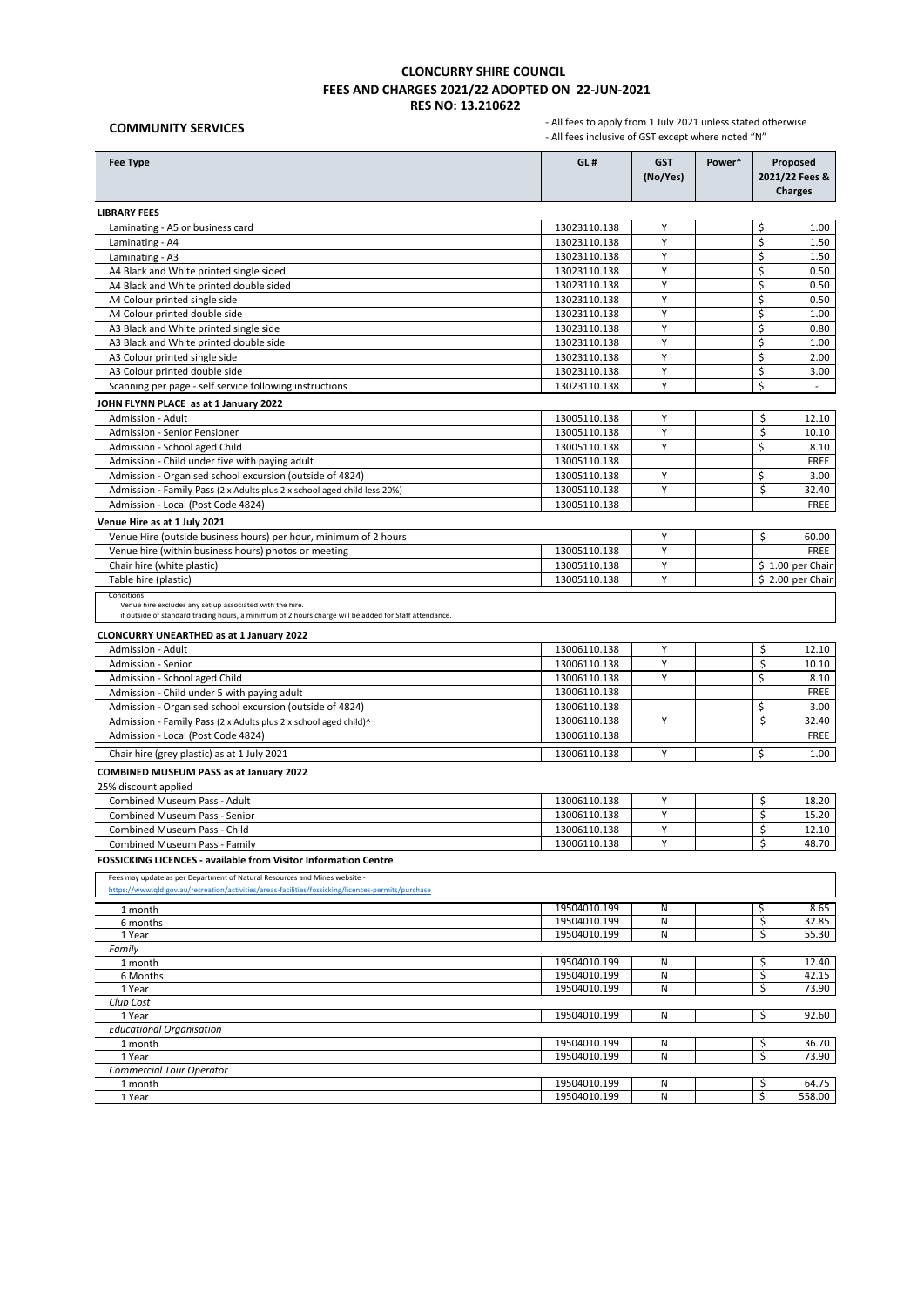# **COMMUNITY SERVICES**

 - All fees to apply from 1 July 2021 unless stated otherwise - All fees inclusive of GST except where noted "N"

| <b>Fee Type</b>                                                                                                                                                                                                   | GL#             | <b>GST</b><br>(No/Yes) | Power* | Proposed<br>2021/22 Fees &<br><b>Charges</b> |             |
|-------------------------------------------------------------------------------------------------------------------------------------------------------------------------------------------------------------------|-----------------|------------------------|--------|----------------------------------------------|-------------|
| <b>COMMUNITY BUS HIRE</b>                                                                                                                                                                                         |                 |                        |        |                                              |             |
| Bond - Not for Profit Community Group & Commercial                                                                                                                                                                | 19503040        |                        |        | Ś.                                           | 200.00      |
| Fee - Not for Profit Group (not including fuel) *                                                                                                                                                                 |                 |                        |        |                                              | <b>FREE</b> |
| Fee- Commercial/Private (not including fuel) - per km *                                                                                                                                                           | 13007110.138    |                        |        | \$                                           | 3.00        |
| Fee- Commercial/Private (not including fuel) - travel less than 40km - minimum fee applies                                                                                                                        | 13007110.138    |                        |        | Ś                                            | 126.00      |
| * Use of the Curry Kids Bus to incur same fee structure<br>* Driver not included - must have TMR driver authorisation                                                                                             |                 |                        |        |                                              |             |
| <b>COMMUNITY FACILITIES BONDS</b>                                                                                                                                                                                 |                 |                        |        |                                              |             |
| <b>Cleaning Bond</b>                                                                                                                                                                                              | 19502010.00     | Ν                      |        | \$                                           | 380.00      |
| Cleaning Bond - for bookings under \$100                                                                                                                                                                          | 19502010.00     | N                      |        | \$                                           | 100.00      |
| Cleaning Bond - BBQ                                                                                                                                                                                               | 19502010.00     | Ν                      |        | \$                                           | 150.00      |
| Key Bond (applies to all hiring requiring key)                                                                                                                                                                    | 19502010.00     | N                      |        | \$                                           | 94.00       |
| <b>ANNUAL FACILITIES FEES</b>                                                                                                                                                                                     |                 |                        |        |                                              |             |
| Community organisation (including Arts Council, CATS, dance)                                                                                                                                                      | 51008/8009/3806 | Y                      |        | \$                                           | 963.00      |
| Annual Fee - Sporting Association & Clubs                                                                                                                                                                         | 51006/8009/3806 |                        |        | \$                                           | 1,207.00    |
| (Includes Training Sessions and facilities for Games)                                                                                                                                                             |                 |                        |        |                                              |             |
| Annual Fee - PCYC                                                                                                                                                                                                 | 51006/8009/3806 |                        |        | \$                                           | 2,029.00    |
| Annual Fee - Schools                                                                                                                                                                                              | 51006/8009/3806 |                        |        | \$                                           | 1,760.00    |
| Annual Fee - District Show/Curry Merry Muster Festival / Stockman's Challenge                                                                                                                                     | 51006/8009/3806 |                        |        | \$                                           | 9,131.00    |
| <b>Annual Fee - Trainers</b>                                                                                                                                                                                      | 51005/8009/3806 |                        |        | \$                                           | 892.00      |
| Annual Fee - Cloncurry & Race Club                                                                                                                                                                                | 51005/8009/3806 |                        |        | \$                                           | 1,253.00    |
| <b>CLONCURRY COMMUNITY PRECINCT</b>                                                                                                                                                                               |                 |                        |        |                                              |             |
| Commercial, government & corporate (#)                                                                                                                                                                            | 51008/8009/3806 | Υ                      |        | \$                                           | 1,364.00    |
| Community group/ not for profit / private use                                                                                                                                                                     | 51008/8009/3806 | Y                      |        | \$                                           | 639.00      |
| Includes function rooms (4), Shire Hall, Meeting Room, Bar & Kitchen facilities.<br>(#) Commercial & private functions discounted at full price less 20%<br><b>SHIRE HALL</b>                                     |                 |                        |        |                                              |             |
| Shire Hall, commercial, government & corporate (^)                                                                                                                                                                | 51008/8009/3806 | Υ                      |        | \$                                           | 669.00      |
| Shire Hall, community group not for profit / private use (^)                                                                                                                                                      | 51008/8009/3806 | Υ                      |        | \$                                           | 233.00      |
| Meeting room, commercial, government & corporate (1.)                                                                                                                                                             | 51008/8009/3806 | Y                      |        | \$                                           | 94.00       |
| Meeting room, community group not for profit / private use (1)                                                                                                                                                    | 51008/8009/3806 | Υ                      |        | \$                                           | 46.00       |
| Meeting room, commercial, government & corporate (1.) half day                                                                                                                                                    | 51008/8009/3806 | Y                      |        | \$                                           | 46.00       |
| Meeting room, community group not for profit / private use half day (1)                                                                                                                                           | 51008/8009/3806 | Υ                      |        |                                              | No Cost     |
| (^) includes use of stage, 25 tables, 250 chairs, precinct central toilets and eastern breakout space                                                                                                             | 51008/8009/3806 | Y                      |        |                                              | No Cost     |
| 1.room includes use of kitchenette space, 2 tables and 20 chairs                                                                                                                                                  | 51008/8009/3806 | Υ                      |        |                                              | No Cost     |
| Half Day equals less than four hours including set up & set down                                                                                                                                                  | 51008/8009/3806 | Y                      |        |                                              | No Cost     |
| <b>FUNCTION ROOMS</b>                                                                                                                                                                                             |                 |                        |        |                                              |             |
| Per room, commercial, government & corporate functions                                                                                                                                                            | 51008/8009/3806 | Υ                      |        | \$                                           | 177.00      |
| Per room, commercial, government & corporate functions - half day                                                                                                                                                 | 51008/8009/3806 | Υ                      |        | \$                                           | 91.00       |
| Four rooms, commercial, government & corporate functions                                                                                                                                                          | 51008/8009/3806 | Y                      |        | \$                                           | 679.00      |
| Per room, community group/ not for profit/ private use                                                                                                                                                            | 51008/8009/3806 | Υ                      |        | \$                                           | 60.00       |
| Four rooms, community group/ not for profit/ private use                                                                                                                                                          | 51008/8009/3806 | Y                      |        | \$                                           | 235.00      |
| #includes use of western breakout space, 5 tables per room and 50 chairs per room, precinct central toilets data projector & kitchen servery.<br>Half Day equals less than four hours including set up & set down |                 |                        |        |                                              |             |
| Gallery (subject to availability) Profitable organisation NEW                                                                                                                                                     | 51008/8009/3806 | Υ                      |        | \$                                           | 177.00      |
| Gallery (subject to availability) Non for profit organisation NEW                                                                                                                                                 | 51008/8009/3806 | Υ                      |        | \$                                           | 60.00       |
| Fee applies to Gallery when is being hired as a function room, no fee will apply when the gallery is being used as a gallery.                                                                                     |                 |                        |        |                                              |             |
|                                                                                                                                                                                                                   |                 |                        |        |                                              |             |
| <b>BAR &amp; CATERING AREA</b>                                                                                                                                                                                    |                 |                        |        |                                              |             |
| Bar & Kitchen Facilities per function                                                                                                                                                                             | 51008/8009/3806 | Υ                      |        | \$                                           | 289.00      |
| Bar only per function                                                                                                                                                                                             | 51008/8009/3806 | Υ                      |        | \$                                           | 106.00      |
| Kitchen only per function                                                                                                                                                                                         | 51008/8009/3806 | Υ                      |        | \$                                           | 167.00      |
| Bar & Kitchen Facilities per function community group not for profit/ private use                                                                                                                                 | 51008/8009/3806 | Υ                      |        | \$                                           | 121.00      |
| Bar only per function community group not for profit/ private use                                                                                                                                                 | 51008/8009/3806 | Υ                      |        | \$                                           | 60.00       |
| Kitchen only per function community Group not for profit/ private use                                                                                                                                             | 51008/8009/3806 | Υ                      |        | \$                                           | 96.00       |
| Kitchen hire includes use of dishwasher, combi oven, coldroom & stove                                                                                                                                             |                 |                        |        |                                              |             |

Bar hire includes plastic wine, champagne and tumblers and glass washers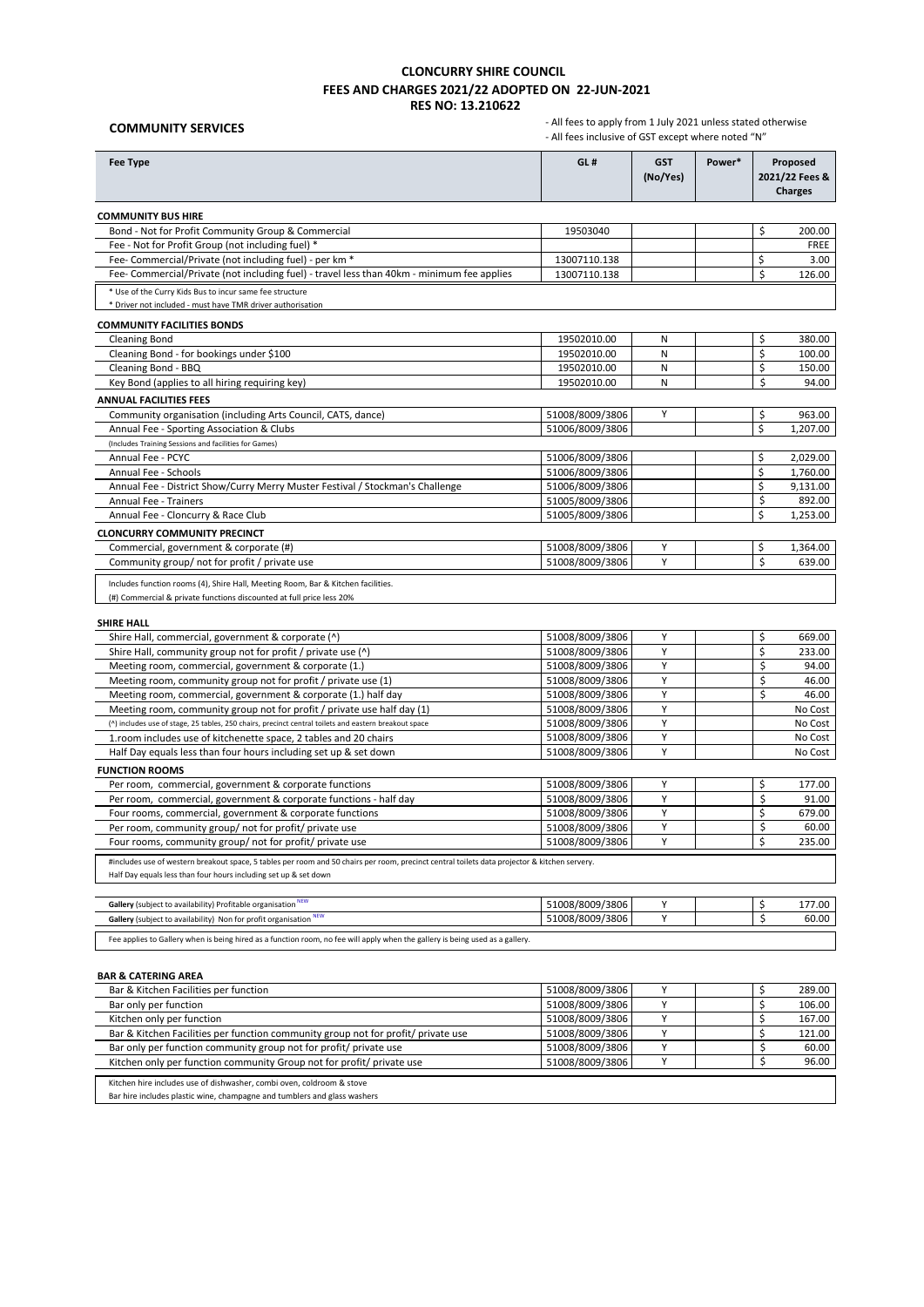# **COMMUNITY SERVICES**

 - All fees to apply from 1 July 2021 unless stated otherwise - All fees inclusive of GST except where noted "N"

| <b>Fee Type</b>                                                                                                                                                                                                                                                                                                | GL#                                | <b>GST</b> | Power* | Proposed              |
|----------------------------------------------------------------------------------------------------------------------------------------------------------------------------------------------------------------------------------------------------------------------------------------------------------------|------------------------------------|------------|--------|-----------------------|
|                                                                                                                                                                                                                                                                                                                |                                    | (No/Yes)   |        | 2021/22 Fees &        |
|                                                                                                                                                                                                                                                                                                                |                                    |            |        | <b>Charges</b>        |
| <b>COMMUNITY OPEN SPACE</b>                                                                                                                                                                                                                                                                                    |                                    |            |        |                       |
| Used in conjunction with other venue                                                                                                                                                                                                                                                                           | 51008/8009/3806                    | Υ          |        | No Cost               |
| Community use / private use                                                                                                                                                                                                                                                                                    | 51008/8009/3806                    | Υ          |        | \$<br>35.00           |
| Commercial, government & corporate                                                                                                                                                                                                                                                                             | 51008/8009/3806                    | Y          |        | Ś<br>65.00            |
| <b>MISCELLANEOUS</b>                                                                                                                                                                                                                                                                                           |                                    |            |        |                       |
| Crockery & Cutlery Hire* - Charge per set (plus breakages) per 50 sets                                                                                                                                                                                                                                         | 51008/8013/3806                    | Υ          |        | \$<br>35.00           |
| Crockery & Cutlery Hire> - Morning Tea per set of 25                                                                                                                                                                                                                                                           | 51008/8013/3806                    | Y          |        | \$<br>12.00           |
| > Crockery and cutlery morning tea + cup and saucer or mug and side plate and teaspoon<br>* Crockery & cutlery charge: 1 set includes main dinner plate, side plate, dessert bowl, entrée plate, entrée and main knife and forks, steak knife, dessert spoon, teaspoon tea cup and saucer and<br>water carafes |                                    |            |        |                       |
| No external hire for Chairs or tables available                                                                                                                                                                                                                                                                |                                    |            |        |                       |
| Chair Covers - white (includes cleaning)                                                                                                                                                                                                                                                                       | 51008/8013/3806                    | Υ          |        | \$<br>0.50            |
| Tablecloths - white/black/ivory/ navy (includes cleaning) per tablecloth                                                                                                                                                                                                                                       | 51008/8013/3806                    | Y          |        | $\zeta$<br>10.00      |
| Tablerunners                                                                                                                                                                                                                                                                                                   | 51008/8013/3806                    |            |        | \$<br>2.00            |
| <b>Chair Sashes</b>                                                                                                                                                                                                                                                                                            | 51008/8013/3806                    |            |        | \$<br>1.00            |
| Bar Tables - Stainless Steel (use at Precinct/Shire Hall only) - no external hire                                                                                                                                                                                                                              | 51008/8013/3806                    | Υ          |        | FREE                  |
| Portable PA - hire community groups not to profit subject to availability & function -                                                                                                                                                                                                                         | 51008/8013/3806                    | Υ          |        | \$<br>101.00          |
| plus refundable bond of \$200# (PORTABLE PA)                                                                                                                                                                                                                                                                   | 19503030#                          |            |        | \$<br>200.00          |
| Projector (and screen where required) - internal use only                                                                                                                                                                                                                                                      |                                    |            |        | FREE                  |
| Portable Whiteboard - internal use only                                                                                                                                                                                                                                                                        |                                    |            |        | FREE                  |
| Microphone Stand - internal use only                                                                                                                                                                                                                                                                           |                                    |            |        | FREE                  |
| Lectern                                                                                                                                                                                                                                                                                                        |                                    |            |        | FREE                  |
| BBQ (does include gas)                                                                                                                                                                                                                                                                                         |                                    |            |        | \$<br>50.00           |
| Deck Chairs (plastic white)                                                                                                                                                                                                                                                                                    | 13003010.138                       | Υ          |        | \$2.00 per Chair      |
| <b>RECREATION GROUNDS</b>                                                                                                                                                                                                                                                                                      |                                    |            |        |                       |
| Recreation Grounds - Entire facility                                                                                                                                                                                                                                                                           | 51006/8009/3806                    | Y          |        | \$<br>700.00          |
| Recreation Grounds per day Main Oval/Kiosk/Grandstand/Toilets                                                                                                                                                                                                                                                  | 51006/8009/3806                    | Y          |        | \$<br>350.00          |
| Recreation Grounds per day Eddie Lee field/Jimmy Clendenning Kiosk                                                                                                                                                                                                                                             | 51006/8009/3806                    | Υ          |        | Ś<br>350.00           |
| <b>CLONCURRY EQUESTRIAN CENTRE</b>                                                                                                                                                                                                                                                                             |                                    |            |        |                       |
| Equestrian Centre Facilities* (per day)                                                                                                                                                                                                                                                                        | 51005/8009/3806                    | Y          |        | Ś<br>1,623.00         |
| Equestrian Centre Shed Facility - community group not for profit / private use                                                                                                                                                                                                                                 | 51005/8009/3806                    | Υ          |        | \$<br>202.00          |
| Equestrian Centre Shed Facility - commercial, government & corporate                                                                                                                                                                                                                                           | 51005/8009/3806                    | Y          |        | \$<br>456.00          |
| ARENA HIRE (per day) inc toilets and arena                                                                                                                                                                                                                                                                     |                                    |            |        |                       |
| Merry Muster Arena or Peter Abdy Arena (schools/training camps)                                                                                                                                                                                                                                                | 51005/8009/3806                    | Y          |        | Ś<br>162.00           |
| CAMPING Designated camping only                                                                                                                                                                                                                                                                                |                                    |            |        |                       |
| Camping - no power overnight with stock - not associated with an event                                                                                                                                                                                                                                         | 51005/8009/3806                    | Υ          |        | \$<br>22.00           |
| Camping with power supplied (overnight with stock) not associated with an event.                                                                                                                                                                                                                               | 51005/8009/3806                    | Υ          |        | \$<br>42.00           |
| Camping - power supplied (overnight without stock) overflow.                                                                                                                                                                                                                                                   |                                    | Y          |        | \$<br>37.00           |
| <b>CAMPING (Army only):</b>                                                                                                                                                                                                                                                                                    |                                    |            |        |                       |
| Army per night (for more than 10 vehicles and trucks)                                                                                                                                                                                                                                                          |                                    | Υ          |        | \$<br>642.00          |
| Army per night (for less than 10 trucks)                                                                                                                                                                                                                                                                       |                                    | Υ          |        | Ś<br>408.00           |
| <b>RACECOURSE</b>                                                                                                                                                                                                                                                                                              |                                    |            |        |                       |
|                                                                                                                                                                                                                                                                                                                |                                    |            |        |                       |
| Inc toilets, showers, undercover betting ring, coldroom, shed, camping                                                                                                                                                                                                                                         |                                    |            |        | \$                    |
| Private Functions - New Toilet Block and Playground only                                                                                                                                                                                                                                                       | 51005/8009/3806<br>51005/8009/3806 | Υ          |        | 38.00<br>\$<br>202.00 |
| Racecourse- community group not for profit / private use                                                                                                                                                                                                                                                       | 51005/8009/3806                    | Y          |        | Ś<br>456.00           |
| Racecourse - commercial, government & corporate                                                                                                                                                                                                                                                                |                                    |            |        |                       |

### **CURRY KIDS EARLY LEARNING CENTRE**

| <b>WEEKLY</b>                                  |              |        |  |        |
|------------------------------------------------|--------------|--------|--|--------|
| Weekly discounted rate - Babies/Toddlers Room  | 13019110.134 | Exempt |  | 427.00 |
| Weekly discounted rate - Tweenies/Kindy Room   |              | Exempt |  | 418.00 |
| <b>DAILY</b>                                   |              |        |  |        |
| Babies /Toddlers Room (includes nappies/wipes) | 13019110.134 | Exempt |  | 95.00  |
| Tweenies & Kindy Room                          | 13019110.134 | Exempt |  | 93.00  |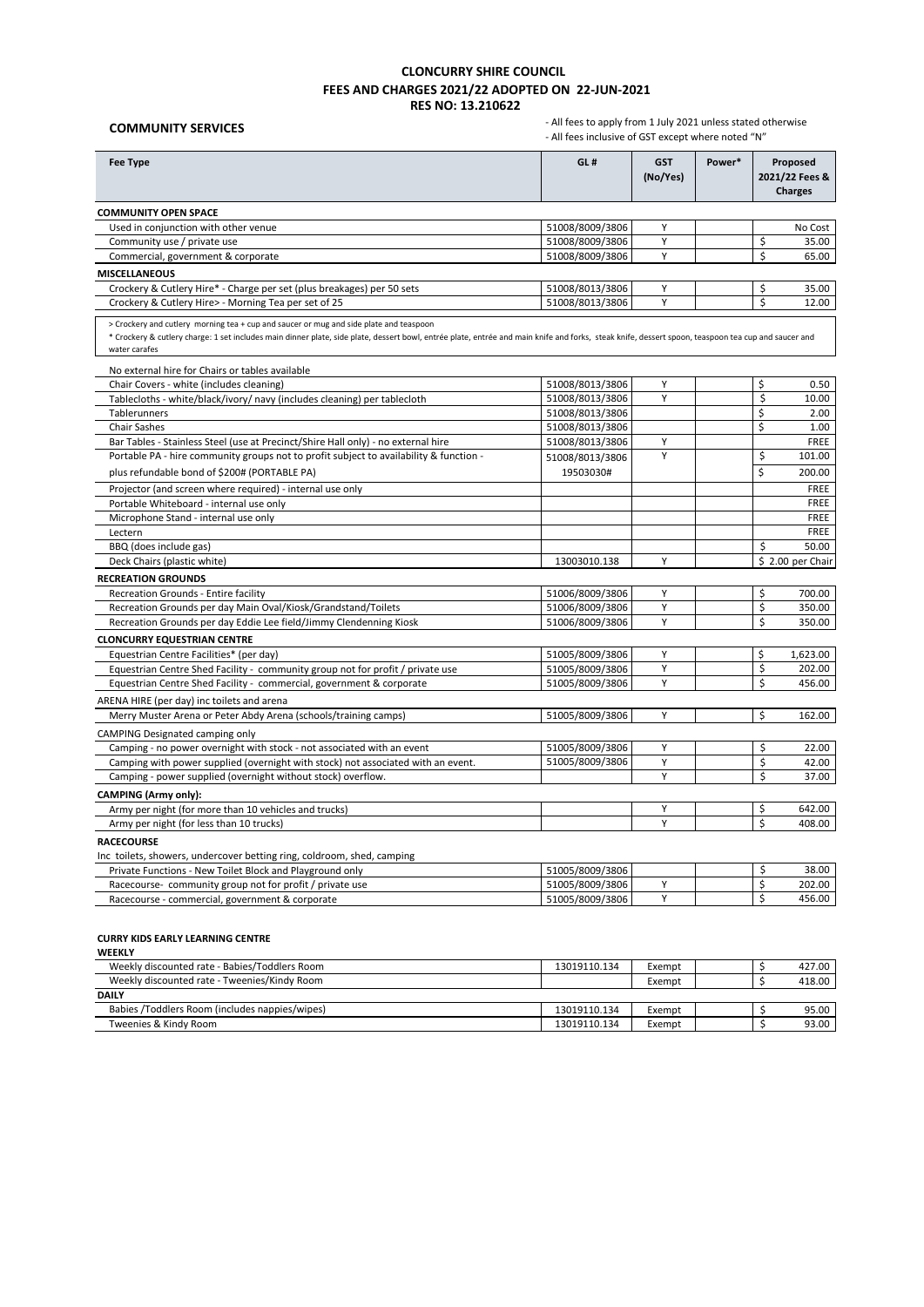## **COMMUNITY SERVICES**

 - All fees to apply from 1 July 2021 unless stated otherwise - All fees inclusive of GST except where noted "N"

| Fee Type | GL# | <b>GST</b><br>(No/Yes) | Power* | Proposed<br>2021/22 Fees &<br><b>Charges</b> |
|----------|-----|------------------------|--------|----------------------------------------------|
|----------|-----|------------------------|--------|----------------------------------------------|

### **CLONCURRY SWIMMING POOL**

(to apply for the 2021/22 swimming season)

| Daily Sessions:-                                                                |              |                  |
|---------------------------------------------------------------------------------|--------------|------------------|
| Adults (16 and over)                                                            | Υ            | \$<br>3.00       |
| Pensioners (holders of cards issued by Centrelink)                              | $\checkmark$ | 2.50             |
| Students (11-16 years)                                                          | Υ            | 2.00             |
| Children (between 5 and 10)                                                     | Υ            | 2.00             |
| Children (4 and under with a supervising paying adult)                          | Υ            | <b>FREE</b>      |
| Supervising swimming Adult (16 and over) with children 4 and under              | v            | Ś<br>3.00        |
| Supervising non-swimming Adult (over 17 years) of children over 4 years         | Υ            | <b>FREE</b>      |
| Term swimming - Schools per child                                               | Υ            | Ś<br>1.00        |
| <b>School hosted Carnivals</b>                                                  | $\checkmark$ | FREE             |
| Cloncurry Amateur Swimming Club Carnivals (Spectators and participants)         | Υ            | FREE             |
| Season Pass - Individual (Adult)                                                | Υ            | Ś<br>150.00      |
| Season Pass - Individual (Child/Student/Pensioners)                             | v            | ς<br>75.00       |
| Season Pass - Family (Immediate Family only)                                    | $\checkmark$ | ς<br>250.00      |
| 10 Visit Pass^                                                                  |              |                  |
| Adults (16 and over)                                                            | Υ            | \$<br>26.00      |
| Pensioners                                                                      | Υ            | \$<br>20.00      |
| Students (11-16 years)                                                          | Υ            | Ś<br>18.00       |
| Children (between 5 and 10)                                                     | v            | Ś<br>18.00       |
| Children (4 and under with a supervising paying adult)                          |              | <b>FREE</b>      |
| Family (immediate only - 2 adults & 2 children 5 & over)                        | Υ            | Ś<br>72.00       |
| Other:-                                                                         |              |                  |
| Cloncurry Amateur Swimming Club (annual pool hire fee only. Excludes entry fee) | Y            | \$<br>566.00     |
| Other Clubs                                                                     | Υ            | Ś<br>566.00      |
| Social Functions, Birthdays, etc after hours (incl. staff)                      |              | To be determined |
|                                                                                 |              | by lessee        |

Notes:-

\*Daily entrance fees to apply per student, non supervising parents & teachers (non swimming supervising parents and teachers enter free)

@Children or adults receiving coaching must pay the standard entrance fee in addition to whatever coaching fee is charged by the provider.

^These tickets have replaced monthly tickets. 10 pass is entry fee for 10 visits minus 20%. They are not transferable. Passes expire end of season 2021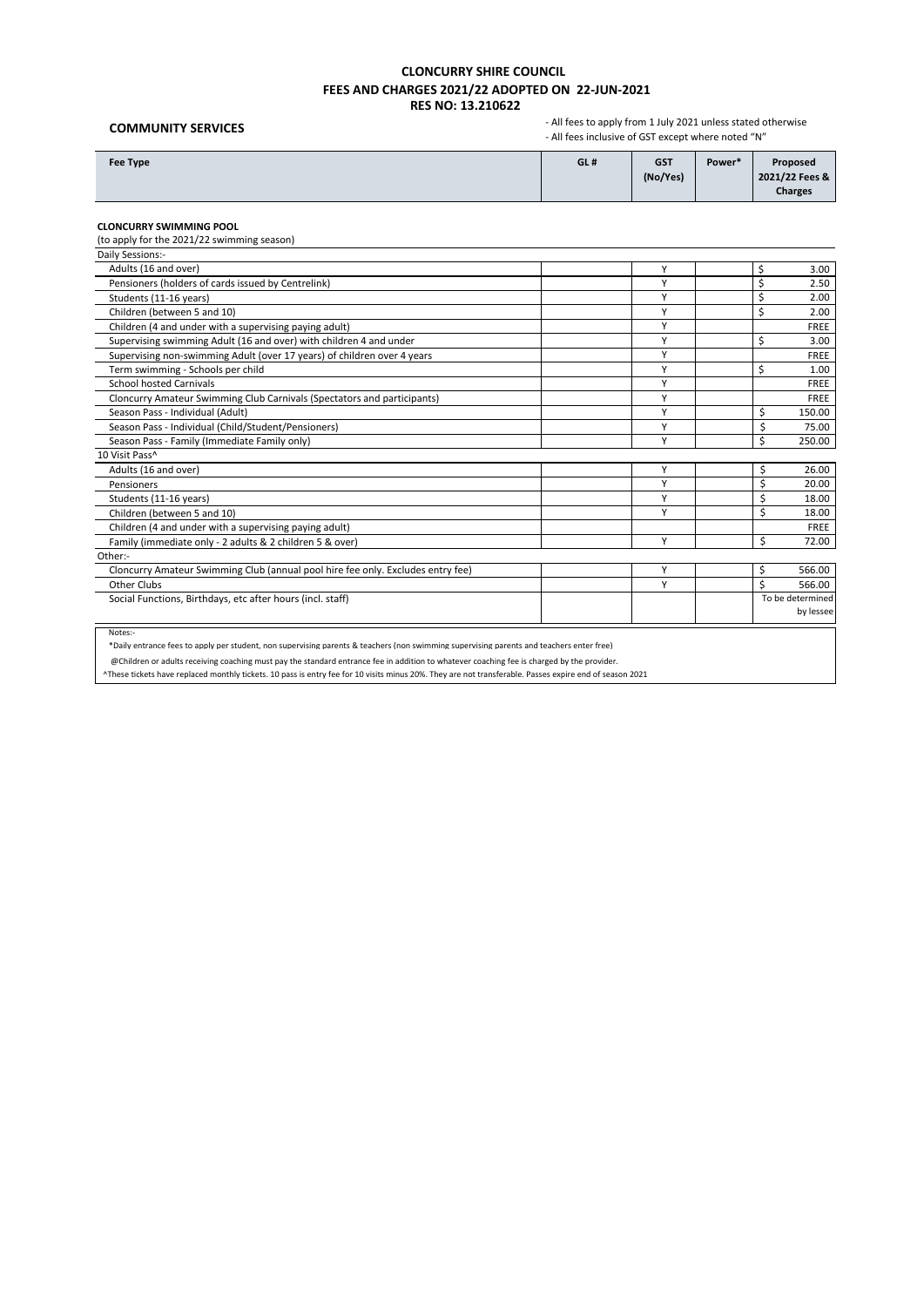**CORPORATE SERVICES**

| <b>Fee Type</b>                                                                     | GL#                          | <b>GST</b><br>(No/Yes) | Power*       |          | Proposed<br>2021/22 Fees &<br><b>Charges</b> |
|-------------------------------------------------------------------------------------|------------------------------|------------------------|--------------|----------|----------------------------------------------|
| <b>RATE SEARCH FEES</b>                                                             |                              |                        |              |          |                                              |
| Full Search - Rates, Water meter reading, TP, Building, EHO                         | 12009110.137                 | N                      | LGA 2009 s97 | Ś        | 233.00                                       |
| Rates & Water Meter reading                                                         | 12009110.137                 | N                      | LGA 2009 s97 | \$       | 166.00                                       |
| Rates only                                                                          | 12009110.137                 | Ν                      | LGA 2009 s97 | \$       | 95.00                                        |
| <b>Express Search</b>                                                               | 12009110.137                 | Ν                      | LGA 2009 s97 | \$       | 95.00                                        |
| Ownership Details only                                                              | 12009110.137                 | N                      | LGA 2009 s97 | \$       | 21.00                                        |
| <b>SALEYARDS</b>                                                                    |                              |                        |              |          |                                              |
| <b>Weighing Fees</b>                                                                | 12019130.129                 | Υ                      |              | \$       | 2.60                                         |
| Weighing Minimum Charge#                                                            | 12019130.129                 | Y                      |              | \$       | 50.00                                        |
| Rail Yard Fees (Cattle loaded out via Rail)                                         | 12019110.130                 | Υ                      |              | \$       | 1.00                                         |
| Dip & Yard Fees - Other than cattle                                                 | 12019120.128                 | Υ                      |              | \$       | 3.00                                         |
| Dip & Yard Fees - Adult                                                             | 12019120.128                 | Y                      |              | \$       | 3.00                                         |
| Dip & Yard Fees - Calves                                                            | 12019120.128                 | Υ                      |              | \$       | 2.00                                         |
| Dead Stock Fee per Animal (Charge to Agent)                                         | 15022110.136                 | Υ                      |              | \$       | 140.00                                       |
| Tick Inspection Services (per 1 hour or part thereof)                               | 12019120.128                 | Υ                      |              | \$       | 83.00                                        |
| Spelling Fee for Transit Cattle (those not weighing or dipping)                     | 12019110.130                 | Y                      |              | \$       | 1.00                                         |
| Spelling Fee for Other Animals (Horses, Goats, Sheep etc)                           | 12019110.130                 | Y                      |              | \$       | 1.00                                         |
| Spelling Fee for Transit Organic Cattle per head                                    | 12019110.130                 | Y                      |              | \$       | 2.00                                         |
| Spelling Fee for Transit Calves per calf NEW                                        | 12019110.130                 | Y                      |              | \$       | 0.50                                         |
| <b>NLIS</b>                                                                         |                              |                        |              |          |                                              |
| NLIS Reading per head <501 head                                                     | 12019110.130                 | Y                      |              | \$       | 1.60                                         |
| NLIS Reading per head >501+head                                                     | 12019110.130                 | Y                      |              | \$       | 1.15                                         |
| NLIS Reading - Minimum Charge                                                       | 12019110.130                 | Υ                      |              | \$       | 23.00                                        |
| NLIS Mob Based Transfer (one mob from one property regardless of number of weigh    | 12019110.130                 | Y                      |              | Ś        | 33.00                                        |
| bills on one day attracts one NLIS fee)                                             |                              |                        |              |          |                                              |
| <b>NLIS Replacement Tags</b>                                                        | 12019110.130                 |                        |              | Ś        | 25.00                                        |
| WASH DOWN BAY FEES (charged by AVDATA)                                              |                              |                        |              |          |                                              |
| Wash down key                                                                       | 12019110.130                 | Υ                      |              | \$       | 20.00                                        |
| Wash Down Bay - \$0.75 per minute with minimum charge of \$4.00 for 5 mins          | 12019110.130                 | Y                      |              | Ś        | 4.00                                         |
| <b>CEMETERIES</b>                                                                   |                              |                        |              |          |                                              |
| Search - Location/Grave per search                                                  | 12018110.138                 |                        |              | \$       | 31.00                                        |
|                                                                                     |                              |                        |              |          |                                              |
| All Cemeteries (including Cloncurry, Dajarra, Kajabbi)                              |                              |                        |              |          |                                              |
| Interment of Ashes including application fee                                        | 12018110.138                 |                        |              | \$       | 370.00                                       |
| Reservation of Grave - Written Application Required                                 | 12018110.138                 |                        |              | Ś        | 228.00                                       |
| Plaque - ordered by Council                                                         | 12018110.138                 |                        |              |          | At cost                                      |
| Plaque Installation - lawn cemetrery, including application fee                     | 12018110.138                 | Y                      |              | \$       | 253.00                                       |
| Plaque Installation - memorial wall, including application fee                      | 12018110.138                 | Υ                      |              | \$       | 152.00                                       |
| Grave - (13 years and up)                                                           | 12018110.138                 |                        |              | \$       | 1,655.00                                     |
| Child's Grave (under 13yrs)                                                         | 12018110.138                 |                        |              |          | <b>FREE</b>                                  |
| Second Interment<br>After hours back fill (after 3pm)                               | 12018110.138<br>12018110.138 |                        |              | \$<br>\$ | 1,655.00<br>410.00                           |
|                                                                                     |                              |                        |              |          |                                              |
| <b>Weekend and Public Holiday Burials</b>                                           |                              |                        |              |          |                                              |
| Child's Grave (under 13yrs)                                                         | 12018110.138                 |                        |              |          | <b>FREE</b>                                  |
| Grave - (13 years and up)                                                           | 12018110.138                 |                        |              | \$       | 2,495.00                                     |
| Second Interment                                                                    | 12018110.138                 |                        |              | \$       | 2,495.00                                     |
| <b>Old Cemetery</b>                                                                 |                              |                        |              |          |                                              |
| Second Interment                                                                    | 12018110.138                 |                        |              | \$       | 2,435.00                                     |
| <b>RIGHT TO INFORMATION</b>                                                         |                              |                        |              |          |                                              |
| Right to Information Application fee                                                | 12008110.138                 |                        | RTI Act      | \$       | 52.60                                        |
| Fee may update as published on Right to Information and Information Privacy website |                              |                        |              |          |                                              |
| https://www.rti.qld.gov.au/fees-and-charges                                         |                              |                        |              |          |                                              |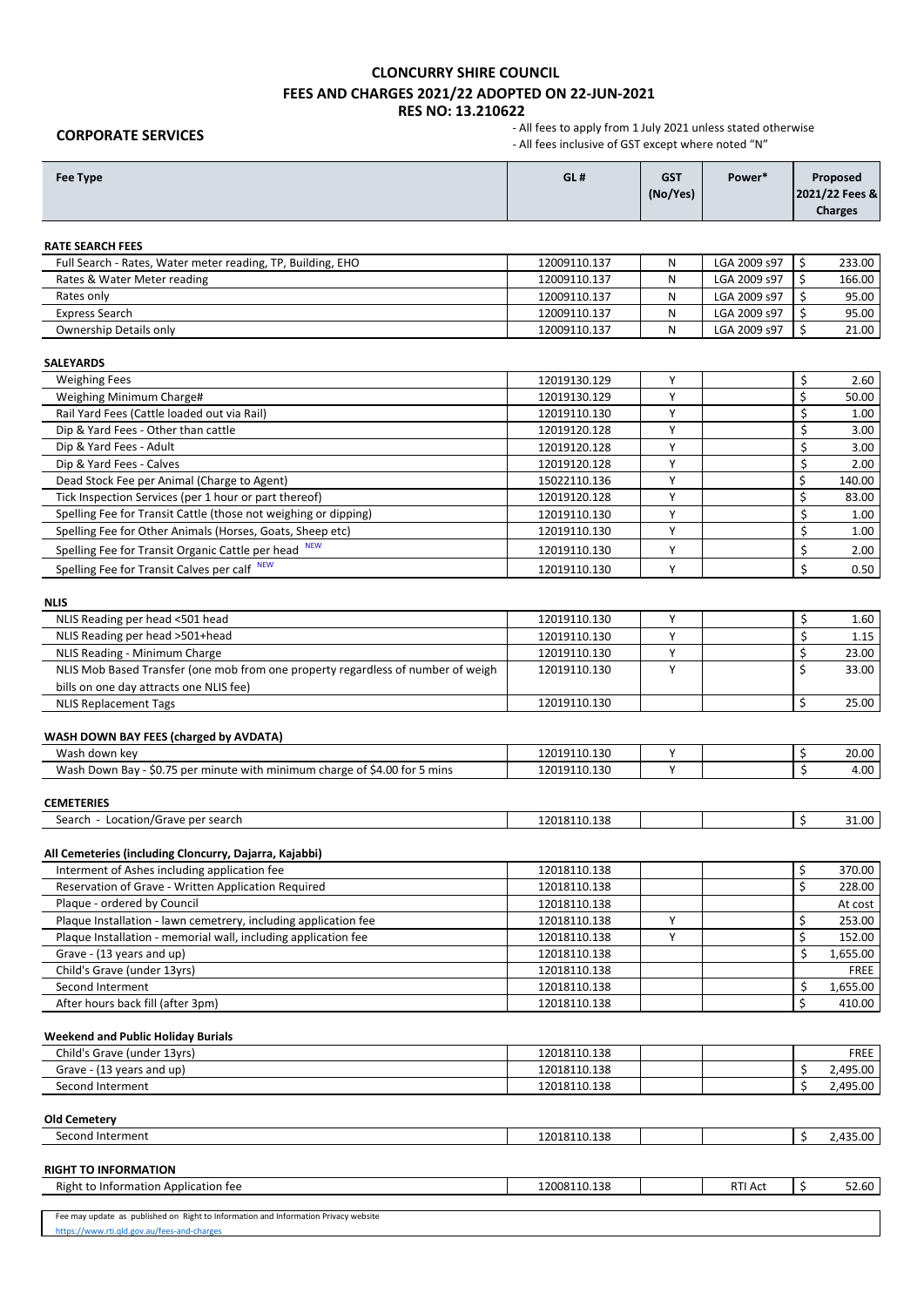### **ENVIRONMENTAL HEALTH SERVICES**

| Fee Type                                                                                                                                                  | GL#                          | <b>GST</b><br>(No/Yes) | Power*                       | Proposed<br>2021/22 Fees &<br><b>Charges</b> |
|-----------------------------------------------------------------------------------------------------------------------------------------------------------|------------------------------|------------------------|------------------------------|----------------------------------------------|
| <b>ANNUAL DOG REGISTRATION FEES</b><br>Dogs (between 1 July & 30 September - per dog/bitch - 50% discount paid if paid within advertised discount period. |                              |                        |                              |                                              |
|                                                                                                                                                           |                              |                        |                              |                                              |
| Entire - not microchipped                                                                                                                                 | 13032130.138<br>13032130.138 | Ν<br>N                 | AM(C&D)A2008                 | \$<br>125.00<br>\$                           |
| Entire - microchipped<br>Desexed - not microchipped                                                                                                       | 13032130.138                 | N                      | AM(C&D)A2008<br>AM(C&D)A2008 | 77.00<br>Ś                                   |
| Desexed - microchipped                                                                                                                                    | 13032130.138                 | Ν                      | AM(C&D)A2008                 | 47.00<br>Ŝ.<br>25.00                         |
| Pup up to 10 months (must be microchipped)                                                                                                                | 13032130.138                 | Ν                      | AM(C&D)A2008                 | \$<br>25.00                                  |
| First dog owned by person with Pensioner Concession Card (desexed - microchipped)                                                                         | 13032130.138                 | Ν                      | AM(C&D)A2008                 | $\mathsf{S}$<br>25.00                        |
| Assistance Dogs - Cost of tag                                                                                                                             | 13032130.138                 | Ν                      | AM(C&D)A2008                 | Ś.<br>5.00                                   |
| Annual Application & Permit Fee -                                                                                                                         |                              |                        |                              |                                              |
| Permit to keep more than 2 dogs - does not include registrations                                                                                          | 13032130.138                 | Ν                      | LL #02                       | \$<br>253.00                                 |
| Menacing dog/bitch                                                                                                                                        | 13032130.138                 | Ν                      | AM(C&D)A2008                 | \$<br>314.00                                 |
| Restricted dog/bitch                                                                                                                                      | 13032130.138                 | Ν                      | AM(C&D)A2008                 | \$<br>421.00                                 |
| Dangerous dog/bitch                                                                                                                                       | 13032130.138                 | Ν                      | AM(C&D)A2008                 | Ś<br>598.00                                  |
| New resident to town - as per 1 July & 31 August fees                                                                                                     |                              |                        |                              |                                              |
| <b>CAT REGISTRATION FEES (OPTIONAL)</b>                                                                                                                   |                              |                        |                              | Ś.<br>11.00                                  |
| Replacement Tags - cat and dog                                                                                                                            | 13032130.138                 | Ν                      | AM(C&D)A2008                 | \$<br>5.00                                   |
| Annual Application & Permit Fee - Permit to keep other animals                                                                                            | 13032130.138                 | Ν                      | LL #02                       | \$<br>243.00                                 |
| Surrender fee (animal) excluding collection on after hour, weekend/public holiday                                                                         | 13032130.138                 | N                      | LL #02                       | <b>FREE</b>                                  |
| <b>POUND RELEASE FEES - DOG</b>                                                                                                                           |                              |                        |                              |                                              |
| First Offence (unregistered) in one year                                                                                                                  | 13032130.131                 | Ν                      | LL #02                       | \$<br>167.00                                 |
| First Offence (registered) in one year                                                                                                                    | 13032130.131                 | N                      | LL #02                       | <b>FREE</b>                                  |
| <b>Second Offences</b>                                                                                                                                    | 13032130.131                 | N                      | LL #02                       | \$<br>187.00                                 |
| Third and subsequent Offences                                                                                                                             | 13032130.131                 | N                      | LL #02                       | \$<br>334.00                                 |
| POUND RELEASE FEES - ALL OTHER ANIMALS (non-specified)                                                                                                    |                              |                        |                              | \$<br>162.00                                 |
| RE-HOMING FEE (including desexing, microchipping & registration)                                                                                          |                              |                        |                              | Ś<br>304.00                                  |
| <b>SUSTENANCE FEE</b>                                                                                                                                     |                              |                        |                              |                                              |
| Sustenance per day - dogs                                                                                                                                 | 13032130.138                 | Ν                      | LL #02                       | \$<br>31.00                                  |
| Sustenance - All other animals                                                                                                                            | 13032130.138                 | Ν                      | LL #02                       | \$<br>62.00                                  |
| <b>ANIMALS TRAPS - HIRE ONLY</b>                                                                                                                          |                              |                        |                              |                                              |
| Bond of Dog/Cat trap per week                                                                                                                             | 19502100.00                  | Ν                      |                              | \$<br>50.00                                  |
| <b>PEST ANIMALS BOUNTIES</b>                                                                                                                              |                              |                        |                              |                                              |
| Wild Dog Scalp                                                                                                                                            | 13032130.138                 | Ν                      |                              | \$<br>76.00                                  |
| <b>Wild Cat Tail</b>                                                                                                                                      | 13032130.138                 | Ν                      |                              | Ś<br>10.00                                   |
| DECLARED PEST ANIMAL BAITS                                                                                                                                |                              |                        |                              |                                              |
| Doggone Dog Bait (pack of 100)                                                                                                                            | 13032110.138                 | Y                      |                              | \$<br>202.00                                 |
| <b>ENVIRONMENTAL HEALTH</b>                                                                                                                               |                              |                        |                              |                                              |
| Environment Health Search/ Compliance Inspection (per hour)                                                                                               | 13031110.138                 | Ν                      | LGA 2009 s97                 | \$<br>133.00                                 |
| Audit of Food Safety Program                                                                                                                              | 13031110.132                 | Ν                      | Food Act 2006                | AT COST                                      |
| Accreditation of Food Safety Program (based on external auditor info)                                                                                     | 13031110.132                 | Ν                      | Food Act 2006                | \$<br>314.00                                 |
| APPLICATION FOR PERMITS & LICENCES (new or renewal)                                                                                                       | 13031100.138                 | Y                      |                              | \$<br>98.00                                  |
| <b>PERMIT/LICENCE FEES</b>                                                                                                                                |                              |                        |                              |                                              |
| Permit to soliciting for business on roads (advertise/sold ticket)                                                                                        | 13031110.138                 | Ν                      | LL #01                       | \$<br>50.00                                  |
| Permit - installation/replacement/repair/removal of Gates and Grids                                                                                       |                              | Ν                      | LL #08                       | \$<br>355.00                                 |
| Permit - Annual fee for gates and grids - Increase to recover associated costs                                                                            |                              | Ν                      | LL #08                       | \$<br>96.00                                  |
| Food Licence - Food Premises or off site catering                                                                                                         | 13031110.132                 | Ν                      | Food Act 2006                | \$<br>186.00                                 |
| Food Licence - Registration (Mobile Vehicle)                                                                                                              | 13031110.132                 | Ν                      | Food Act 2006                | \$<br>104.00                                 |
| Food Licence - Mining                                                                                                                                     | 13031110.132                 | Ν                      | Food Act 2006                | \$<br>537.00                                 |
| Itinerant Vendors - Daily                                                                                                                                 | 13031110.132                 | Ν                      | Food Act 2006                | \$<br>152.00                                 |
| Itinerant Vendors - Annual (3 days per month max, cannot carry over from month to month)                                                                  | 13031110.132                 | Ν                      | Food Act 2006                | \$<br>644.00                                 |
| Local Business Vendors - Annual (unlimited)                                                                                                               |                              |                        |                              | \$<br>507.00                                 |
| Licence - Skin penetration, tattooing, piercing etc                                                                                                       | 13031110.138                 | Ν                      | PH(ICPAS)A2003               | $\mathsf{S}$<br>237.00                       |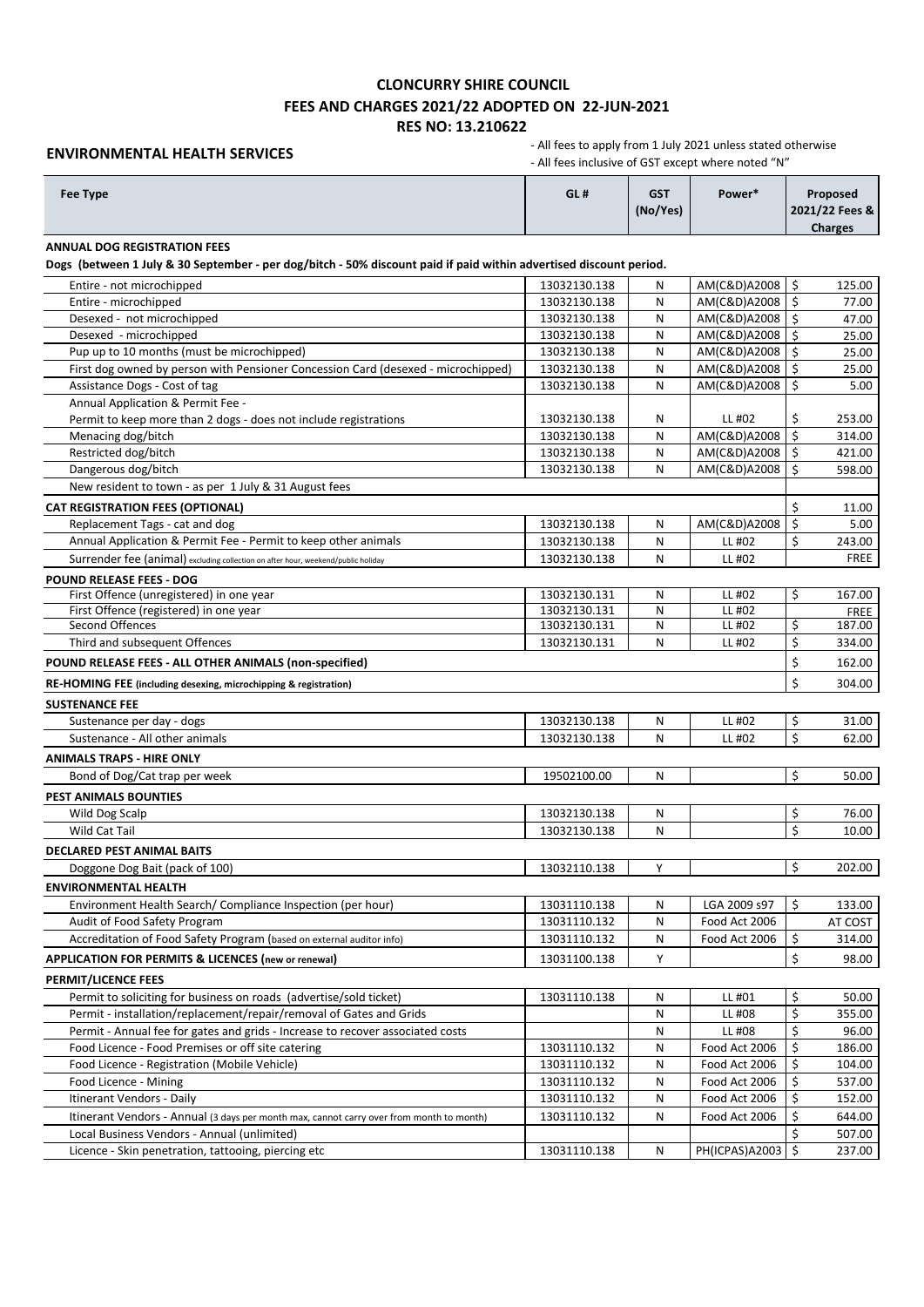### **ENVIRONMENTAL HEALTH SERVICES**

| <b>Fee Type</b>                                                                         | GL#          | <b>GST</b><br>(No/Yes) | Power*        |    | Proposed<br>2021/22 Fees &<br><b>Charges</b> |
|-----------------------------------------------------------------------------------------|--------------|------------------------|---------------|----|----------------------------------------------|
| <b>APPROVAL FEES</b>                                                                    |              |                        |               |    |                                              |
| Annual Approval Fee - Caravan Park/Camping Grounds                                      | 13031110.138 | N                      | LL #01        | \$ | 324.00                                       |
| <b>CLONCURRY REFUSE</b>                                                                 |              |                        |               |    |                                              |
| Vehicle wreck per body (waiver for demolition derby cars)                               | 15022130.136 | N                      |               | Ś  | 50.00                                        |
| Vehicle wreck per body (picked up from site)                                            |              |                        |               |    | Actual cost + 20%                            |
| Abandoned vehicles Impoundment Release Fee                                              | 15022130.136 | N                      | TO(RUM)A 1995 | \$ | 273.00                                       |
| Disposal of Car and 4x4 Tyres (must be clean & without rim)                             | 15022130.136 | N                      |               | Ś  | 15.00                                        |
| Disposal of Truck tyres (must be clean & without rim)                                   | 15022130.136 | N                      |               | Ś  | 30.00                                        |
| Disposal of redundant power poles (per pole)                                            | 15022130.136 | N                      |               | Ś  | 76.00                                        |
| Disposal of general generated outside of Cloncurry Shire (per m <sup>3</sup> )*         | 15022130.136 | N                      |               | Ś  | 86.00                                        |
| Disposal of regulated waste generated outside of Cloncurry Shire (per m <sup>3</sup> )* | 15022130.136 | N                      |               | Ś  | 131.00                                       |
| * These fees are charged in addition to the fees applicable below                       |              |                        |               |    |                                              |
| <b>LIGHT TRUCK</b>                                                                      |              |                        |               |    |                                              |
| * Regulated (trackable) waste - eg asbestos                                             | 15022130.136 | N                      |               | \$ | 507.00                                       |
| * Commercial-Industrial/Demolition waste                                                | 15022130.136 | N                      |               | Ś  | 91.00                                        |
| * Commercial- General waste                                                             |              | N                      |               | \$ | 54.00                                        |
| * Soils                                                                                 | 15022130.136 | N                      |               | \$ | 91.00                                        |
| <b>MEDIUM TRUCK</b>                                                                     |              |                        |               |    |                                              |
| * Regulated (trackable) waste - eg asbestos, etc.                                       | 15022130.136 | N                      |               | \$ | 1,116.00                                     |
| * Commercial-Industrial/Demolition waste                                                | 15022130.136 | N                      |               | \$ | 255.00                                       |
| * Commercial- General waste                                                             |              | N                      |               | Ś  | 109.00                                       |
| * Soils                                                                                 | 15022130.136 | N                      |               | Ś  | 258.00                                       |
| <b>HEAVY TRUCK</b>                                                                      |              |                        |               |    |                                              |
| * Regulated (trackable) waste - eg asbestos                                             | 15022130.136 | N                      |               | \$ | 2,171.00                                     |
| * Commercial-Industrial/Demolition waste                                                | 15022130.136 | N                      |               | Ś  | 685.00                                       |
| * Commercial- General waste                                                             |              | N                      |               | Ś  | 508.00                                       |
| * Soils                                                                                 | 15022130.136 | N                      |               | Ś  | 696.00                                       |
| <b>SEMI TRAILER</b>                                                                     |              |                        |               |    |                                              |
| * Regulated (trackable) waste - eg asbestos                                             | 15022130.136 | N                      |               | \$ | 2,993.00                                     |
| * Commercial-Industrial/Demolition waste                                                | 15022130.136 | N                      |               | Ś  | 1,353.00                                     |
| * Commercial- General waste                                                             |              | N                      |               | \$ | 521.00                                       |
| * Soils                                                                                 | 15022130.136 | N                      |               | Ś  | 1,353.00                                     |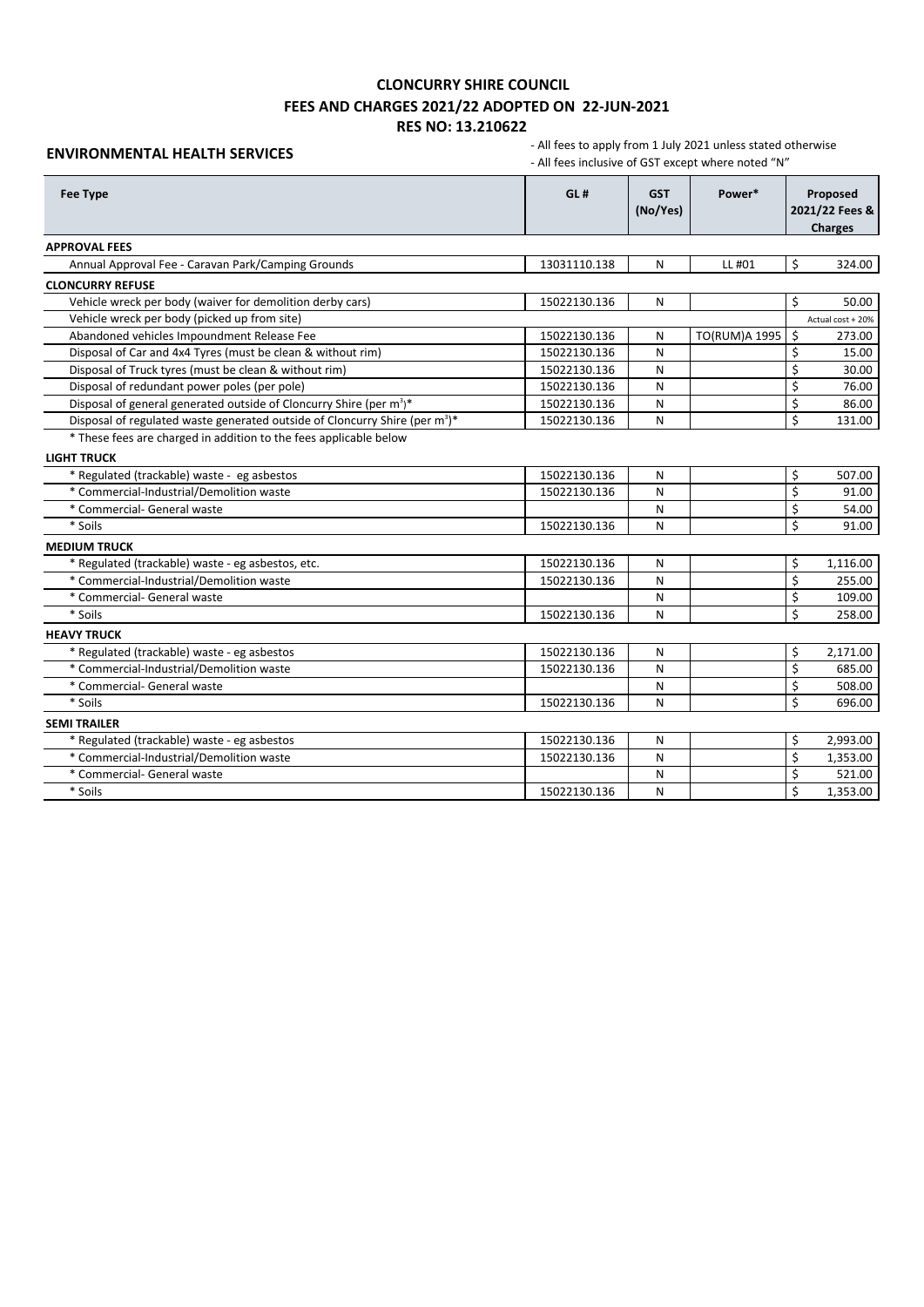# **CLONCURRY SHIRE COUNCIL FEES AND CHARGES 2021/22 ADOPTED ON 22-JUN-2021**

**RES NO: 13.210622**

**OPERATIONS AND MAINTENANCE COPERATIONS AND MAINTENANCE - All fees to apply from 1 July 2021 unless stated otherwise** - All fees inclusive of GST except where noted "N"

| <b>Fee Type</b>                                                                            | GL#          | <b>GST</b><br>(No/Yes) | Power* |    | Proposed 2021/22<br>Fees & Charges |
|--------------------------------------------------------------------------------------------|--------------|------------------------|--------|----|------------------------------------|
| <b>St Andrews Garden Settlement</b>                                                        |              |                        |        |    |                                    |
| (as per St Andrews Garden Settlement Management Policy CD 0005) - effective 1 January 2022 |              |                        |        |    |                                    |
| Weekly rent - Single Pensioner Unit                                                        |              | Ν                      |        | \$ | 125.00                             |
| Weekly rent - Single Worker Unit                                                           |              | Ν                      |        | \$ | 175.00                             |
| Weekly rent - Double Pensioner Unit                                                        |              | Ν                      |        | \$ | 200.00                             |
| Weekly rent - Double Worker Unit                                                           |              | Ν                      |        | \$ | 285.00                             |
| Electricity per week (single pensioner unit)                                               |              | Υ                      |        | \$ | 32.00                              |
| Electricity per week (single worker unit)                                                  |              | Υ                      |        | \$ | 42.00                              |
| RTA Bonds - Receipt to Trust Account                                                       | 19503020     | N                      |        |    |                                    |
| <b>AERODROMES</b>                                                                          |              |                        |        |    |                                    |
| ASIC - Council application processing fee (excluding Council staff)                        | 15008110.126 | Y                      |        | \$ | 78.00                              |
| <b>LANDING FEES</b>                                                                        |              |                        |        |    |                                    |
| Annual Landing Fees (Cloncurry based aircraft)                                             |              |                        |        |    |                                    |
| Per Aircraft                                                                               | 15008110.126 | Υ                      |        | \$ | 679.00                             |
| Per Helicopter                                                                             | 15008110.126 | Υ                      |        | \$ | 522.00                             |
| Landing Fees (Non-Cloncurry based aircraft)(collected by AVDATA)                           |              |                        |        |    |                                    |
| Minimum charge (for aircraft less than 2 tonne)                                            | 15008110.126 | Υ                      |        | \$ | 30.00                              |
| Sliding scale based on weight for all aircraft over 2 tonne (per tonne)                    | 15008110.126 | Υ                      |        | Ś  | 14.50                              |
| <b>PASSENGER TAXES</b>                                                                     |              |                        |        |    |                                    |
| RPT - All Passengers                                                                       | 15008160.125 | Y                      |        | \$ | 35.50                              |
| Charters/FIFO - All Passengers                                                             | 15008160.125 | Y                      |        | \$ | 53.50                              |
| <b>AIRCRAFT PARKING FEES</b>                                                               |              |                        |        |    |                                    |
| Charter/FIFO Parking Fee > 4hours per aircraft per day (charged via AVDATA)                | 15008160.125 | Υ                      |        | \$ | 2,112.00                           |
| Flight Delay (RPT/Charter/FIFO)                                                            | 15008160.125 | Y                      | LL #09 |    | At Cost                            |
| TIE DOWN FEES                                                                              |              |                        |        |    |                                    |
| <b>Tarmac Tie Down (Per annum)</b>                                                         | 15008110.138 | Υ                      | LL #09 | \$ | 598.00                             |
| Grass Tie Down (Per annum)                                                                 | 15008110.138 | Υ                      | LL #09 | \$ | 355.00                             |
| Overnight Tie Down                                                                         | 15008110.138 | Υ                      | LL #09 | \$ | 21.00                              |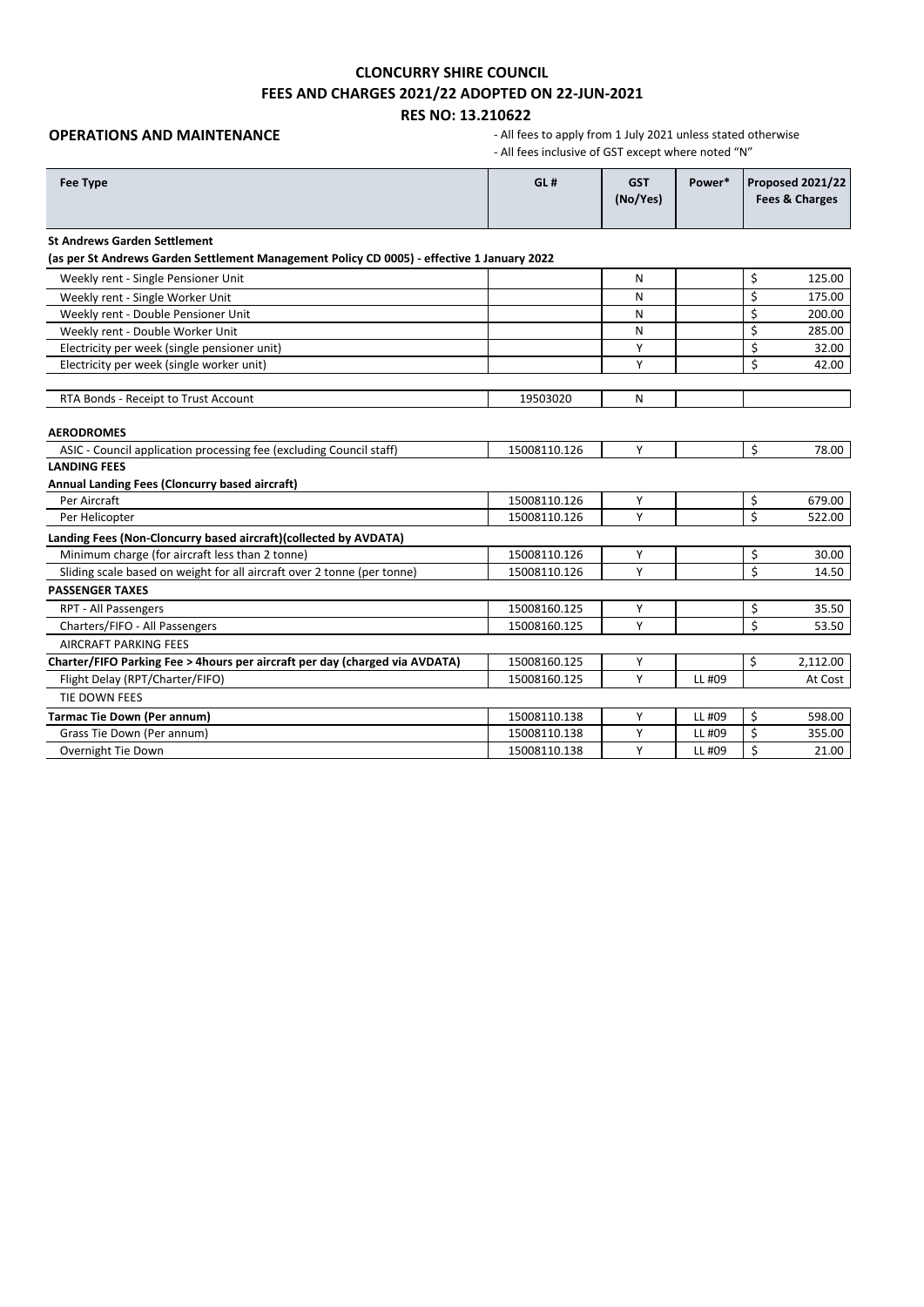**PLANNING & DEVELOPMENT SERVICES** - All fees to apply from 1 July 2021 unless stated otherwise - All fees inclusive of GST except where noted "N"

| Fee Type                                                                                                                                                 | GL#          | <b>GST</b><br>(No/Yes) | Power*  |    | Proposed<br>2021/22 Fees<br>& Charges |
|----------------------------------------------------------------------------------------------------------------------------------------------------------|--------------|------------------------|---------|----|---------------------------------------|
| Bond for Public Notification Signs - refund upon return                                                                                                  | 19503010.00  | N                      |         | \$ | 100.00                                |
| Bond for temporary buildings and relocatable dwellings                                                                                                   | 19503010.00  | N                      |         | \$ | 5,000.00                              |
| Request for a list of Adjoining Property Owners (for the purpose of Public                                                                               | 13030110.141 | N                      | PA 2016 |    | <b>FREE</b>                           |
| Road Name (where a subdivision requires approval for the naming of a new road (each name)                                                                | 13030110.141 | N                      | PA 2016 | \$ | 182.00                                |
| Sealing of Plans                                                                                                                                         | 13030110.141 | N                      |         |    | 852.00                                |
| Endorsement of documents (community management statement, easement documents and lease<br>documents)                                                     | 13030110.141 | N                      |         | \$ | 426.00                                |
| Copy of Planning Scheme Digital only                                                                                                                     | 13030110.141 | N                      | PA 2016 | \$ | 20.00                                 |
| Town Planning Scheme - Hard Copy                                                                                                                         | 13030110.141 | N                      |         | Ś  | 91.00                                 |
| Application for compliance certificates (Administration of application and checking against Council's<br>planning scheme, policies and design standards) | 13030110.141 | N                      |         | \$ | 588.00                                |
| Compliance Inspection (per inspection)                                                                                                                   | 13030110.141 | N                      |         |    | 289.00                                |
| Request to revive lapsed application                                                                                                                     | 13030110.141 | N                      |         | Ś  | 816.00                                |
|                                                                                                                                                          |              |                        |         |    |                                       |

### **Withdrawal of a Development or Building Application**

All fees must be paid as per the attached schedule at the time the application is lodged. Any

NOTE: No fees will be refunded once reporting has been completed and the report is awaiting Council decision

| % at application stage                      | 13030110.141 | N | PA 2016 | 70.0% |
|---------------------------------------------|--------------|---|---------|-------|
| % at information request and referral stage | 13030110.141 | N | PA 2016 | 50.0% |
| % at notification stage                     | 13030110.141 | N | PA 2016 | 25.0% |
| % at decision stage                         | 13030110.141 | N | PA 2016 | 10.0% |

### **BUILDING SERVICES**

*Building Approval - Building Certification is outsourced* 

| Extension of time - Maximum 12 Months                                                               | 13030130.150 | N | PA 2016 |   | 126.00 |
|-----------------------------------------------------------------------------------------------------|--------------|---|---------|---|--------|
| Search Fee for Council Building Record - 10 Days                                                    | 13030130.150 | N | PA 2016 |   | 83.00  |
| Search Fee for Council Building Record - 3 Day Fast Track                                           | 13030130.150 | N | PA 2016 |   | 103.00 |
| Search Fee for Council Building Record, inc site inspection                                         | 13030130.150 | N | PA 2016 |   | 415.00 |
| Photocopying of draining plan held by Council                                                       | 13030130.150 | N | PA 2016 |   | 32.00  |
| Privately Certified Plans - Archiving - General, Class 1 & 10 Residential, Class 2-9 Commercial and | 13030130.141 | N | PA 2016 | C | 139.00 |
| Plumbing                                                                                            |              |   |         |   |        |
| Caravan Application Fee                                                                             | 13031110.138 | N | PA 2016 |   | 263.00 |
| Caravans (Per Week)                                                                                 |              |   |         |   |        |
| Conditional Approval Required (fee will apply to owner of any land where a caravan is in residence  | 13031110.138 | N | PA 2016 | s | 35.00  |
| and being occupied) - temporary occupation during construction of a dwelling                        |              |   |         |   |        |
| Building Inspection - on request from building certifier                                            | 13030130.150 | N | PA 2016 |   | 223.00 |

### **Building over Infrastructure**

| Building over or near sewer, water main, stormwater drains Application | 13030130.141 | N | PA 2016 | 315.00 |
|------------------------------------------------------------------------|--------------|---|---------|--------|
| <b>Fast Track Application</b>                                          | 13030130.141 | N | PA 2016 | 415.00 |
| Indemnity Application (build over sewer/stormwater)                    | 13030130.141 | N | PA 2016 | 47.00  |

### **Driveways**

| Driveway<br>Application<br>Crossover | 13030110.141 | NL | PΔ<br>2016<br>$-111$ | 7.00<br>$-$<br>LO 1 |
|--------------------------------------|--------------|----|----------------------|---------------------|
|                                      |              |    |                      |                     |

### **Valuation Maintenance Fee**

**Note: The Valuation Maintenance fee is subject to change as required by the Department of Natural Resources and Mines.**

| <sup>F</sup> Road Closure<br>Preliminary<br>Thvestigations of           | 13030110.141 | Ν | PA 2016 | 852.00 |
|-------------------------------------------------------------------------|--------------|---|---------|--------|
| Preliminary<br>ı Land<br>Crown<br>' investigations of<br>· Lease over س | 13030110.141 | Ν | PA 2016 | 522.00 |

**Siting Variations**

| (house or structure)<br>Amenity and aesthetic assessment<br>removal . | 13030110.141 | PA 2016 | CEO OO<br>659.UL |
|-----------------------------------------------------------------------|--------------|---------|------------------|
| Siting Variation<br>assessment                                        | 13030110.141 | PA 2016 | 187.00           |

### **PLUMBING / WATER DRAINAGE**

| Search for drainage plans                       | 15024110.138 | N | LGA2009 s97 | 192.00 |
|-------------------------------------------------|--------------|---|-------------|--------|
| Search Fast Track Fee (additional fee) - 3 days | 15024110.138 |   |             | 103.00 |
| Camera & Operator (per hour)                    | 15024110.138 |   |             | 263.00 |
| Sewer/water location fee (per hour)             | 15024110.138 |   |             | 299.00 |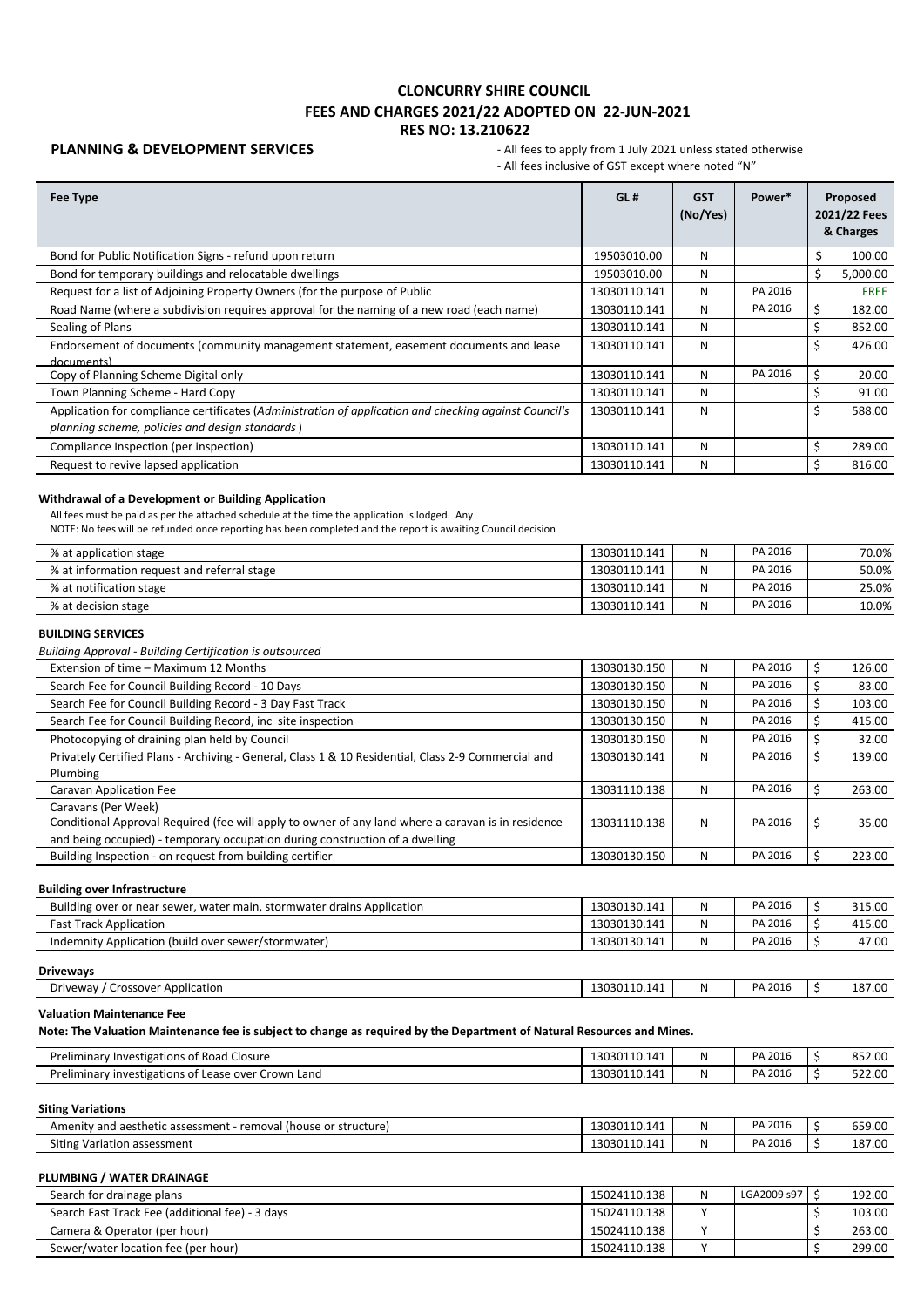**PLANNING & DEVELOPMENT SERVICES** - All fees to apply from 1 July 2021 unless stated otherwise - All fees inclusive of GST except where noted "N"

| <b>Fee Type</b>                                                                                                                                     | GL#          | <b>GST</b><br>(No/Yes) | Power*      | Proposed<br>2021/22 Fees<br>& Charges |
|-----------------------------------------------------------------------------------------------------------------------------------------------------|--------------|------------------------|-------------|---------------------------------------|
| <b>PLUMBING COMPLIANCE</b>                                                                                                                          |              |                        |             |                                       |
| Application Fee - Plumbing (fee per fixture - min fee \$275.00)                                                                                     | 13030110.148 | N                      | LGA2009 s97 | Ŝ.<br>65.00                           |
| Application Fee - Hydraulic Assessment                                                                                                              |              | N                      | LGA2009 s97 | Ś.<br>299.00                          |
| Application fee - On Site Sewerage Assessment (per advice)                                                                                          | 15024110.148 | N                      | LGA2009 s97 | \$<br>200.00                          |
| Application fee - Stormwater Inspection (per advice)                                                                                                | 13030110.148 | N                      | LGA2009 s97 | \$<br>94.00                           |
| Inspection Fee- any of the abovementioned plumbing works (per inspection per hour within 50km                                                       | 13030110-148 | N                      | LGA2009 s97 | Ś.<br>94.00                           |
| from Council office)                                                                                                                                |              |                        |             |                                       |
| *Greater than 50km from Cloncurry (additional fee per kilometer)                                                                                    | 13030110-148 | N                      | LGA2009 s97 | \$<br>2.00                            |
| <b>WATER SERVICES</b>                                                                                                                               |              |                        |             |                                       |
| Domestic Water service (25mm) connection                                                                                                            | 15023110.135 | N                      | LGA2009 s97 | \$<br>3,551.00                        |
| Industrial/commercial Water service (50mm) connection                                                                                               | 15023110.135 | N                      | LGA2009 s97 | \$<br>6,950.00                        |
| Industrial water connections which exceed 50mm diameter will be charged on an                                                                       | 15023110.135 | N                      | LGA2009 s97 | At Cost + 15%                         |
| Water meter tests (refundable if meter error is Council's responsibility)                                                                           | 15023110.138 | N                      | LGA2009 s97 | Ś.<br>172.00                          |
| Water meter flow test                                                                                                                               | 15023110.138 | N                      | LGA2009 s97 |                                       |
| Raw Water Purchased from Council per KL-min charge \$150                                                                                            | 15023110.138 | N                      | LGA2009 s97 | Ś.<br>7.00                            |
| Treated water Purchase from Council per KL- min Charge \$150                                                                                        | 15023110.138 | N                      | LGA2009 s97 | \$<br>9.00                            |
| Water sample testing (per sample)                                                                                                                   | 15023110.138 | N                      | LGA2009 s97 | Ŝ.<br>395.00                          |
| <b>SEWERAGE FEES</b>                                                                                                                                |              |                        |             |                                       |
| Jump up connection 150mm                                                                                                                            | 15024110.135 | N                      | LGA2009 s97 | \$<br>3,551.00                        |
| Jump up connection greater than 150mm as per DA conditions.                                                                                         | 15024110.135 | N                      | LGA2009 s97 | At $Cost + 15%$                       |
| Septic Tank Pump Out Fee - First Standard Load                                                                                                      | 15024110.138 | N                      | LGA2009 s97 | Ś.<br>735.00                          |
| Septic Tank Pump Out Fee - Travel fee - outside township per kilometer                                                                              | 15024110.138 | N                      | LGA2009 s97 | \$<br>2.00                            |
| Call Out Charges                                                                                                                                    | 15024110.138 |                        | LGA2009 s97 | At Cost + 15%                         |
| Sewerage/Trade Waste per load - maximum capacity per load is 5000 litres                                                                            | 15024110.138 | N                      | LGA2009 s97 | Ś.<br>75.00                           |
| PLANNING AND DEVELOPMENT<br><b>Material Change of Use</b>                                                                                           |              |                        |             |                                       |
| Home-based Business                                                                                                                                 | 13030110.141 | N                      | PA 2016     | \$<br>365.00                          |
| Development Application for material change of use - code assessable -                                                                              | 13030110.141 | N                      | PA 2016     | \$<br>1,379.00                        |
| accommodation, business, community, entertainment, recreation and rural<br>Development Application for material change of use - impact assessable - | 13030110.141 | N                      | PA 2016     | \$<br>2,181.00                        |
| accommodation, business, community, entertainment, recreation and rural                                                                             |              |                        |             |                                       |
| Development Application for material change of use - code assessable - industrial                                                                   | 13030110.141 | N                      | PA 2016     | \$<br>2,257.00                        |
| activities                                                                                                                                          |              |                        |             |                                       |
| Development Application for material change of use - impact assessable - industrial                                                                 | 13030110.141 | N                      | PA 2016     | \$<br>3,175.00                        |
| activities<br>Development Application for material change of use - code assessable - extractive industry activities                                 | 13030110.141 | N                      | PA 2016     | \$<br>3,145.00                        |
| Development Application for material change of use - impact assessable - extractive industry activitie                                              | 13030110.141 | N                      | PA 2016     | \$<br>4,159.00                        |
|                                                                                                                                                     |              |                        |             |                                       |
| Review by external consultants of accompanying reports (passed on at cost to                                                                        | 13030110.141 | N                      | PA 2016     | Base fee +                            |
| applicant in addition to base fee as determined by Council on an individual                                                                         |              |                        |             | <b>Actual Cost</b>                    |
| <b>Reconfiguring a Lot</b>                                                                                                                          |              |                        |             |                                       |
| Development Application for reconfiguring a lot - up to 5 lots                                                                                      | 13030110.141 | Ν                      | PA 2016     | \$<br>2,421.00                        |
| Development Application for reconfiguring a lot - per lot in excess of 5 lots                                                                       | 13030110.141 | N                      | PA 2016     | \$<br>419.00                          |
| <b>Town Planning Items</b>                                                                                                                          |              |                        |             |                                       |
| Planning & Development Certificates Limited                                                                                                         | 13030110.141 | N                      | PA 2016     | \$<br>167.00                          |
| Planning & Development Certificates Standard                                                                                                        | 13030110.141 | N                      | PA 2016     | \$<br>355.00                          |
| Planning & Development Certificates Full                                                                                                            | 13030110.141 | N                      | PA 2016     | \$<br>735.00                          |
| <b>Changing an Application</b>                                                                                                                      |              |                        |             |                                       |
| Minor Change to a Development Approval                                                                                                              | 13030110.141 | N                      | PA 2016     | \$<br>679.00                          |
| Major Change to a Development Approval (triggers new application)                                                                                   | 13030110.141 | Ν                      | PA 2016     |                                       |
| <b>Negotiated Decision</b>                                                                                                                          | 13030110.141 | Ν                      | PA 2016     | \$<br>679.00                          |
| Change/Cancellation of Conditions of Approval Up to two (2) conditions to be changed/cancelled                                                      | 13030110.141 | N                      | PA 2016     | \$<br>679.00                          |

Change/Cancellation of Conditions of Approval for each additional condition to be changed/cancelled | 13030110.141 | N | PA 2016 | \$ 187.00